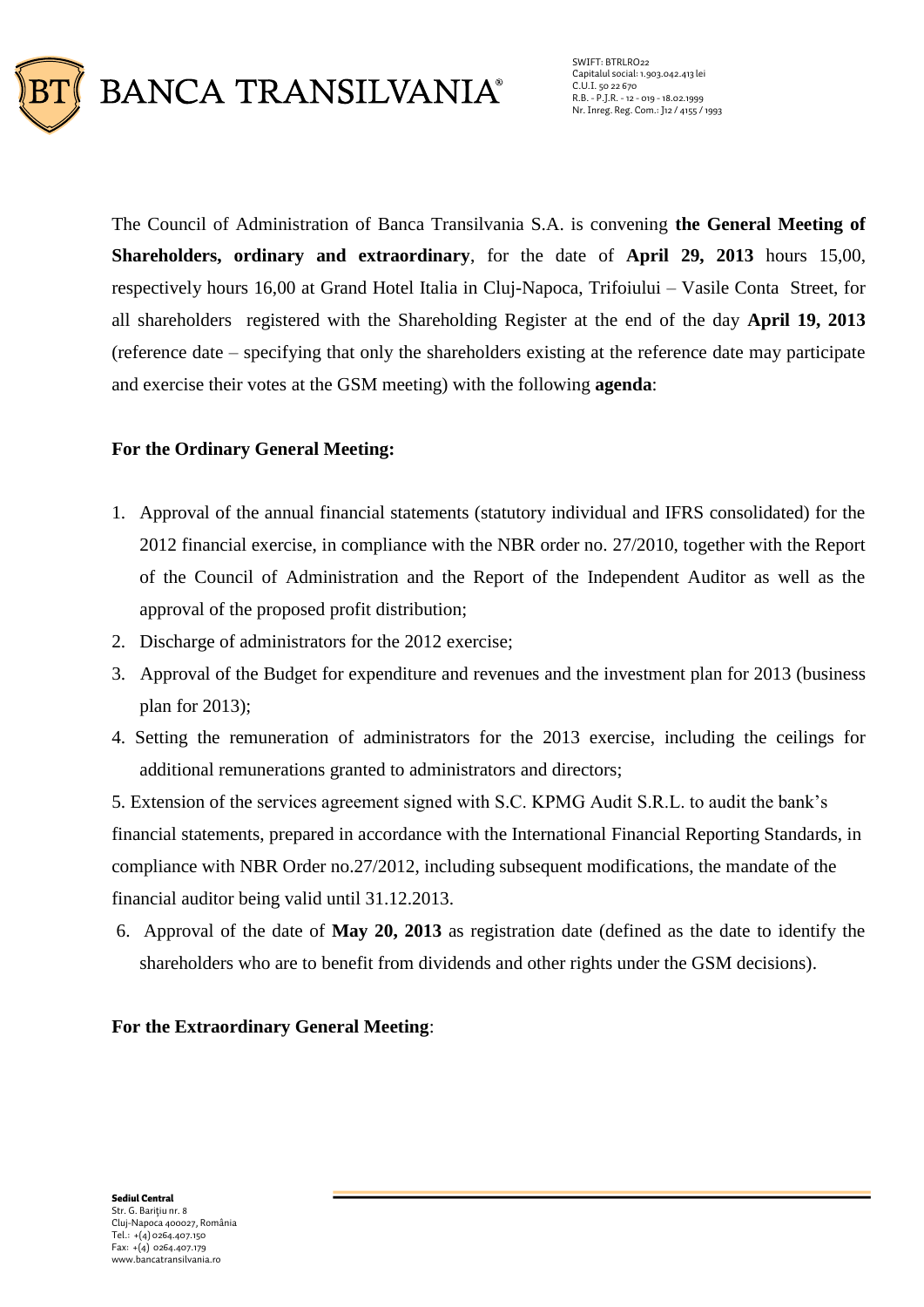1. Increase of the share capital with the amount of **303.393.911** lei by issuing **303.393.911** new shares, with a face value of 1 leu/share. The increase in the share capital will be carried out by using the following source:

capitalization of reserves from the net profit of the year 2012 in amount of 303.393.911 lei, by issuing a number of 303.393.911 shares, with a face value of 1 leu/share in the benefit of the shareholders registered with the Shareholding Register held by the Central Depository at the registration date that will be established by the GSM (proposed date May 20, 2013);

2. Approval of the buyback by the bank of its own shares, in accordance with the applicable legal provisions, under the following terms and conditions: maximum 17.250.000 shares (0,90% of the total shares included in the share capital) with a face value of 1 leu/share at a minimum price equal to the market price on BVB at the moment of the buyback and a maximum price of 2 lei, for a period of maximum 18 months as of the publishing date of the EGM resolution in the Official Gazette of Romania, Part IV, with the purpose of implementing a remuneration program capable of ensuring the compliance with the long-term performance principle and a share retention program for a period of at least 3 years, and the granting of a mandate for the Board of Directors for the enforcement of this resolution.

3. Approval of the date of May 20, 2013 as registration date (defined as the date to identify the shareholders who are to benefit from dividends and other rights under the GSM decisions).

If, at the first convening, the legal and statutory quorum is not met, the general meeting (ordinary and extraordinary) will take place on April 30, 2013, hours 15,00 respectively 16,00 at the above mentioned address.

#### GSM Documents:

The convening notice, the documents to be debated as well as the GSM resolution draft are available at the bank's head office in Cluj-Napoca, 8, G. Baritiu St., starting with **March 28, 2013** or on the web page of the bank: [www.bancatransilvania.ro](http://www.bancatransilvania.ro/) .

The share capital is composed of 1.903.042.413 shares, each share conferring the right to express a vote in GSM.

Shareholders' proposal regarding GSM:

**Sediul Central** Str. G. Bariţiu nr. 8 Cluj Napoca 400027, România Tel.: +(4) 0264.407.150 Fax: +(4) 0264.407.179 www.bancatransilvania.ro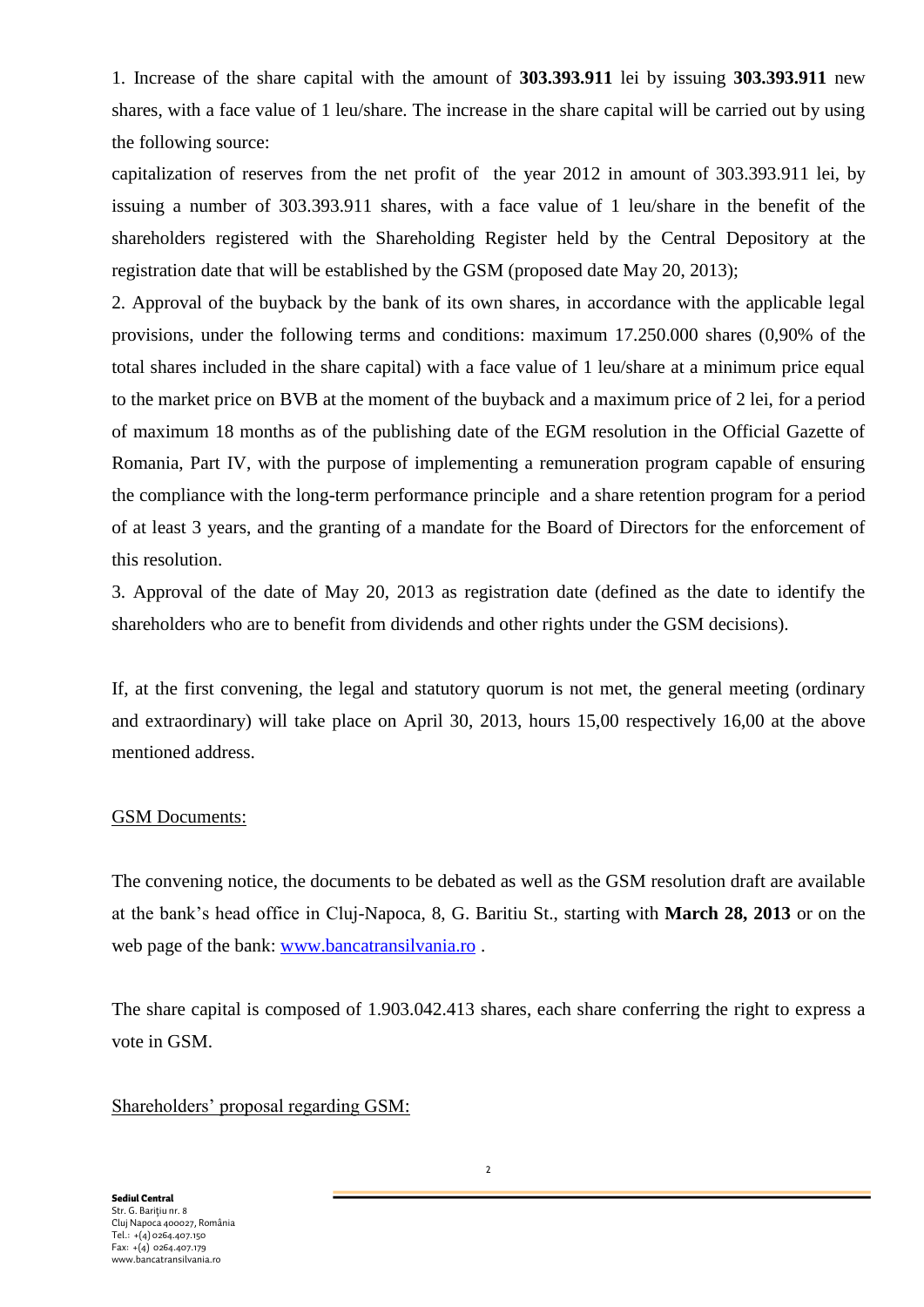One or more shareholders having at least 5% of the share capital, individually or jointly, are entitled:

- to introduce new topics on the agenda (provided that each topic is accompanied by a justification or a draft decision proposed to be approved by the general meeting; such proposal has to be sent to the bank until **April 13, 2013**, hours 17,00);
- to present draft resolutions for the topics on the agenda or proposed to be included on the agenda of the general meeting (such proposals will be made in writing and sent to the bank until **April 13, 2013**, hours 17,00).

If appropriate, the revised agenda will be republished by April 18, 2013 according to the law. The shareholders' proposals and the documents attesting the fulfillment of conditions to exercise the rights mentioned above will be sent as follows:

- by handwritten document in original sent by post or courier service to Banca Transilvania S.A., 8 G. Baritiu St., Cluj-Napoca, Cluj county;
- by means of document signed with extended electronic signature according to the Law no. 455/2001 regarding electronic signatures – to the e-mail address flavia.vandor@btrl.ro

# Questions regarding the GSM:

The shareholders can submit questions in writing regarding the topics on the agenda together with acts enabling the identification of the shareholder until **April 28, 2013** at the latest. The bank can reply also by posting the answers on the bank's website [\(www.bancatransilvania.ro\)](http://www.bancatransilvania.ro/).

The questions of the shareholders can be sent in writing either by post or courier service to the bank's business place or by electronic means (to the address flavia.vandor@btrl.ro.)

## Participation in GSM:

The reference date is April 19, 2013. Only shareholders registered on that date with the Shareholding Register held by the Central Depository will be able to participate and vote in the general meetings.

Shareholders may participate in the general meetings directly or may be represented by other persons according to the law or can vote by correspondence.

- 1) The documents necessary for individual shareholders to attend the GSM are:
- an identification document, if the shareholder attends the meeting in person;